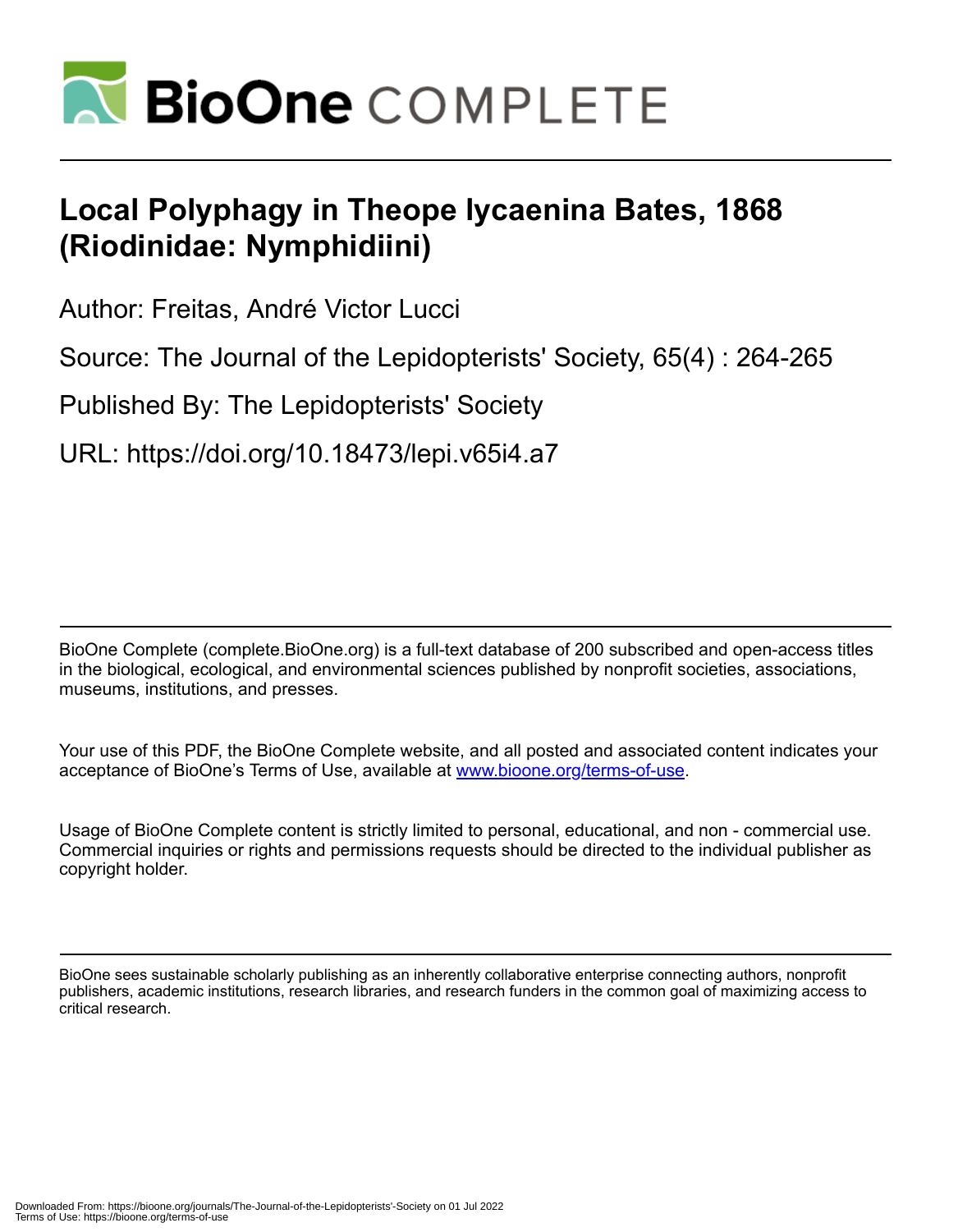## LOCAL POLYPHAGY IN *THEOPE LYCAENINA* BATES, 1868 (RIODINIDAE: NYMPHIDIINI)

**Additional key words:** *Azteca*, immature stages, host-plants, myrmecophily, Theopeina

The genus *Theope* Doubleday, 1847 comprises 77 species occurring from central Mexico to Northern Argentina (Hall 1999, 2008; Jauffret & Jauffret 2009). Life histories have been described for only about of 12% of the species in the genus (Hall 1999, 2002; Kaminski 2006). All known larvae are myrmecophilous, and nearly always associated with ants of the genus *Azteca* Forel (Dolichoderinae) (DeVries et al. 1994; DeVries 1997; Hall 1999; but see Kaminski 2006 for *Theope thestias* Hewitson, 1860 being facultatively tended by several Formicinae and Myrmicinae). Reported larval host plants for the genus *Theope* include thirteen plant families (DeVries et al. 1994; Hall 1999; Kaminski 2006; Beccaloni et al. 2008; Janzen & Hallwachs 2010).

The present paper reports additional food plant records for a population of *Theope lycaenina* Bates, 1868 (Fig. 1A) and larval feeding behavior in a coastal locality in Southeastern Brazil. Observations were carried out in the region of the Praia da Fazenda, in the Nucleo Picinguaba of the Serra do Mar State Park, in Ubatuba municipality, Sao Paulo State (23°21'S, 44°50'W), from 2004 to 2007 (always in January), and July 2010. Most observed larvae were brought to the laboratory and reared to adults for species identification. Ant vouchers are deposited in the following Brazilian museums: Museu de Zoologia da USP, Sao Paulo, and Museu de Zoologia da Unicamp, Campinas. Adult vouchers of the butterfly are deposited in the Museu de Zoologia da Unicamp, Campinas.

In January 2004, two larvae were observed feeding on an unidentified Sapindaceae vine, tended by workers of *Azteca chartifex* Forel, 1896 (Fig. 1B), which lived in a large carton nest on a tall nearby tree. In 2005 to 2007, eight additional larvae were observed, always using the same host plant species, and likewise tended by *A. chartifex* ants. In July 2010, an intensive 10 days search was done on three additional plants (distant more than 10 m from each other) that each harbored a colony of *A. chartifex*, which were easily found by the presence of carton nests and by the large number of ant workers patrolling the whole plants. Each of these plants also harbored larvae of *T. lycaenina*, including *Andira fraxinifolia* Benth. (Fabaceae) (on which three third instars were found), *Morus nigra* L. (Moraceae) (one second instar) and *Malvaviscus arboreus* Cav.

(Malvaceae) (two first instar and one third instar). The last two plant families are also new plant family records for *Theope*, and these new records increase to four the number of families used by this species in the study area, and to eight the number of plant families used by *T. lycaenina* over its range (Beccaloni et al. 2008; L. A. Kaminski pers. comm.). In all cases the larvae, including the small first instars, always were observed being tended by at least two *Azteca* workers (Fig. 1B). No larvae were ever found on neighboring host-plants of the same species that had no ants present. In *A. fraxinifolia*, two third instars were observed on the surface of dead twigs consuming the superficial tissues.

Results strongly suggest that larvae of *T. lycaenina* are highly dependent on *Azteca* ants to develop and grow, confirming the pattern observed for most known species in the genus *Theope*. In addition, by using hosts belonging to four different plant families in a single place, *T. lycaenina* can be considered locally polyphagous. Since the presence of larvae is apparently highly correlated with the presence of *Azteca* ants, it is



FIG. 1. **A,**Adult male *Theope lycaenina*. **B**, Last instar larva of *Theope lycaenina* tended by one worker of *Azteca chartifex* (photos by Lucas Kaminski).